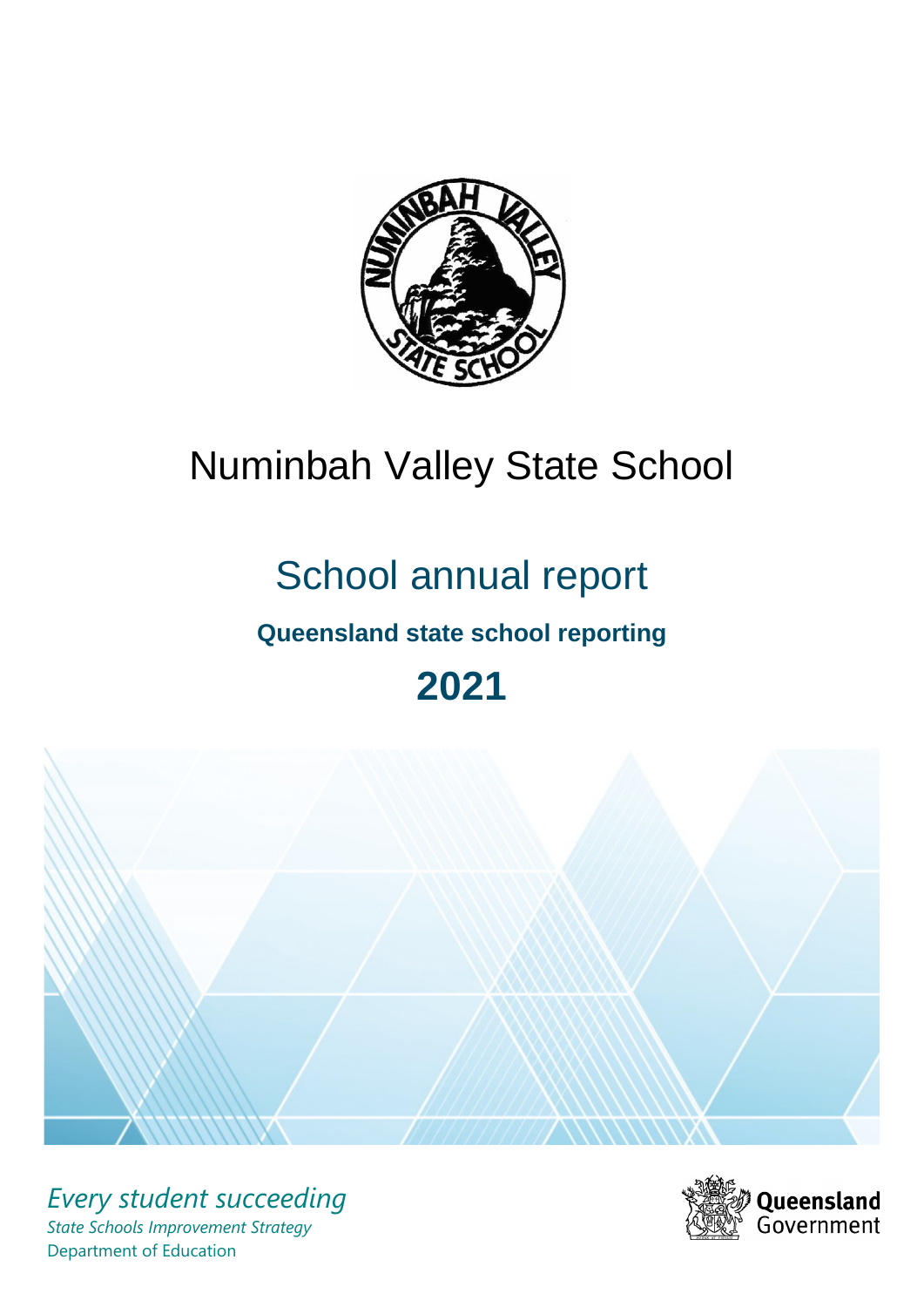**OFFICIAL – Public** Published as information source only. Public information used to create this report may not appear in this format in the public domain Please refer to disclaimer information.

#### **Contact details**

| <b>Postal Address</b> | 2270 Nerang Murwillumbah Road Numinbah<br>Valley via Nerang 4211 |
|-----------------------|------------------------------------------------------------------|
| <b>Phone</b>          | (07) 5533 4140                                                   |
| Fax                   | (07) 5533 4120                                                   |
| Email                 | principal@numinbahvalleyss.eq.edu.au                             |
| Website               | https://numinbahvalleyss.eq.edu.au                               |

#### **Disclaimer**

The materials presented in this report are distributed by the Department of Education (the department) as an information source only.

The information and data in this report is subject to change without notice.

The department makes no statements, representations, or warranties about the accuracy or completeness of, and you should not rely on, any information contained in this report.

The department disclaim all responsibility and all liability (including without limitation, liability in negligence) for all expenses, losses, damages and costs you might incur as a<br>result of the information in this report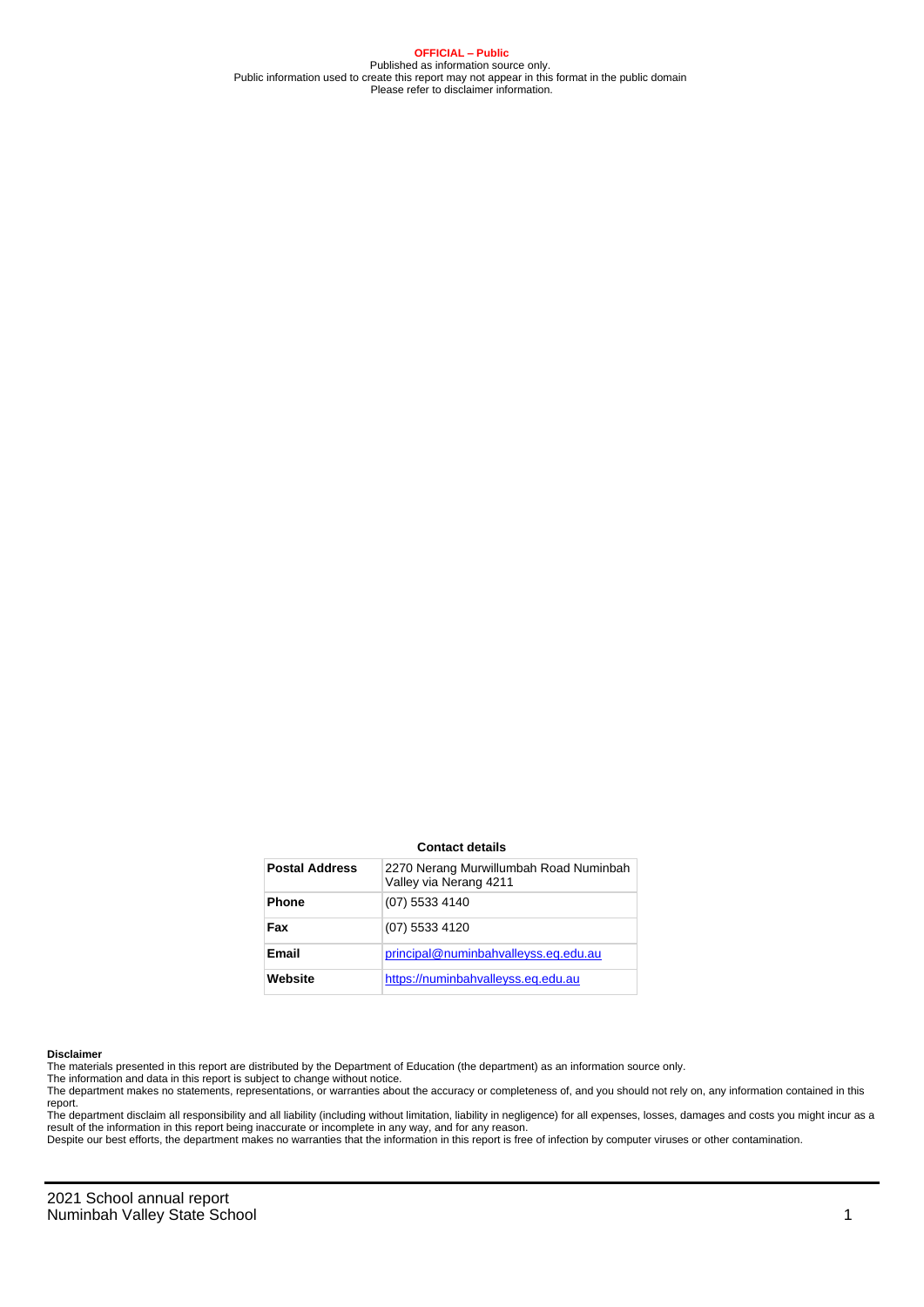| School context                   |                                                                                                                                                                                              |
|----------------------------------|----------------------------------------------------------------------------------------------------------------------------------------------------------------------------------------------|
| Coeducational or single sex      | Coeducational                                                                                                                                                                                |
| <b>Independent Public School</b> | No.                                                                                                                                                                                          |
| Year levels offered in 2021      | Prep Year - Year 6                                                                                                                                                                           |
| Webpages                         | Additional information about Queensland state schools is located on the:<br>My School website<br>Queensland Government data website<br>Queensland Government schools directory website.<br>٠ |

# **Characteristics of the student body**

### **Student enrolments**

#### **Table 1: Student enrolments by year level**

|                   | <b>February</b> |                |      | <b>August</b> |                |                 |  |
|-------------------|-----------------|----------------|------|---------------|----------------|-----------------|--|
| <b>Year Level</b> | 2019            | 2020           | 2021 | 2019          | 2020           | 2021            |  |
| <b>Prep Year</b>  | 4               | 3              | 2    | 4             | 3              | $\overline{2}$  |  |
| Year 1            | $\overline{2}$  | $\overline{2}$ | 3    | 1             | $\overline{2}$ | 3               |  |
| Year 2            | 1               |                | 2    | 1             |                | 2               |  |
| Year <sub>3</sub> | 3               | 1              |      | 3             | 1              |                 |  |
| Year 4            | 5               |                | 1    | 5             | 1              |                 |  |
| Year 5            | 1               | 3              | 1    |               | 3              | 1               |  |
| Year <sub>6</sub> |                 |                | 3    |               |                | 3               |  |
| <b>Total</b>      | 16              | 10             | 12   | 15            | 10             | 12 <sup>2</sup> |  |

Notes

1. Student counts include headcount of all full- and part-time students at the school.

## **Average class sizes**

#### **Table 2: Average class size information for each phase of schooling**

| <b>Year Levels</b> | 2019 | 2020 | 2021 |
|--------------------|------|------|------|
| Prep – Year 3      | 15   | 10.  | 12   |
| Year 4 – Year 6    |      |      |      |

Notes

1. Classes are measured against the target of 25 students per teacher in Prep to Year 3 and Years 11 to 12, and target of 28 students per teacher in Years 4 to 10. Where composite classes exist across cohorts (e.g. Year 3/4) the class size targets would be the lower cohort target.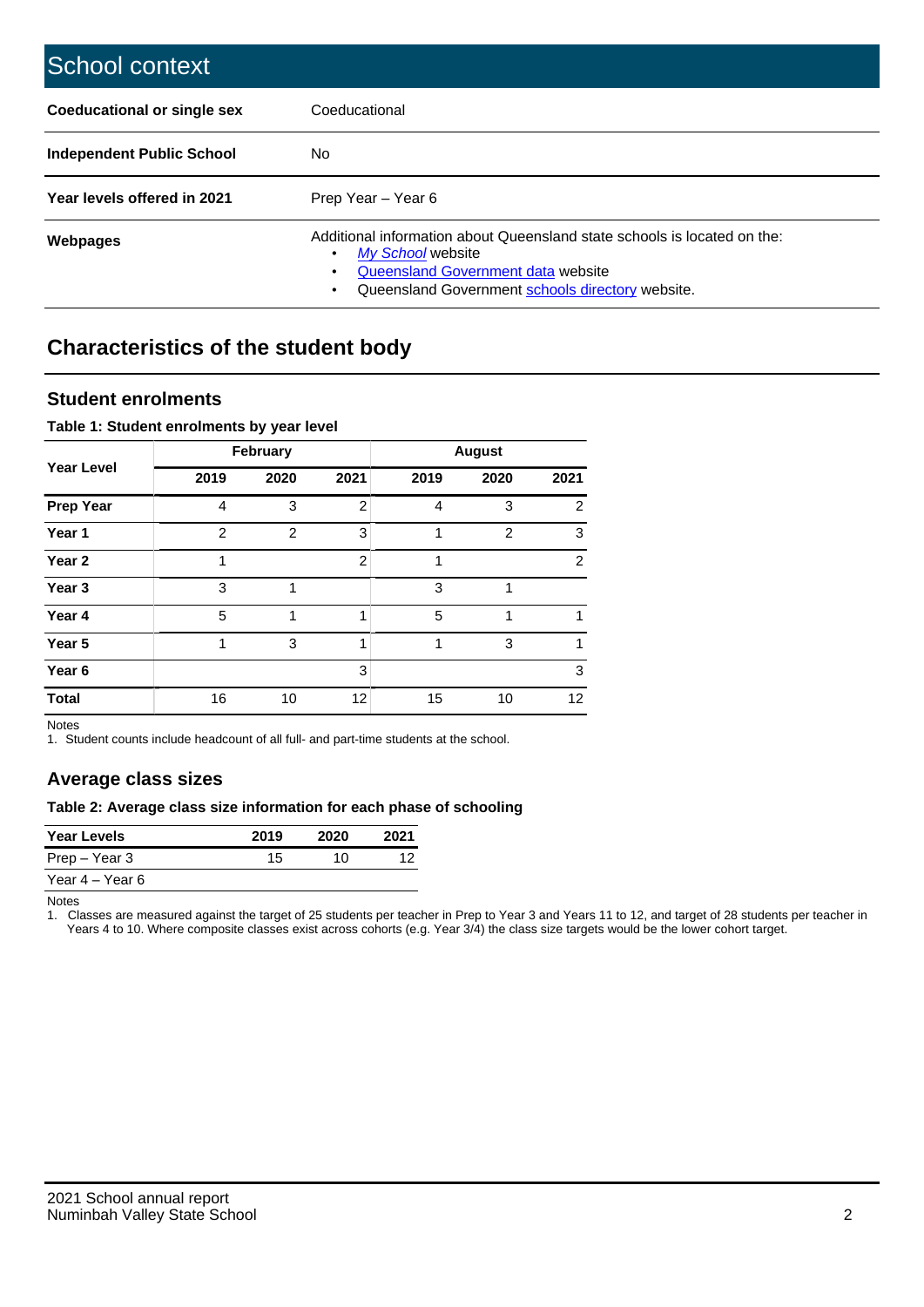## **Respectful relationships education**

To support students' learning, health and wellbeing all state schools are required to implement respectful relationships education through the Prep to Year 10 Australian Curriculum: Health and Physical Education and/or through school pastoral care programs across Prep to Year 12.

### **Parent, student and staff satisfaction**

Tables 3–5 show selected items from the Parent/Caregiver, Student and Staff School Opinion Surveys. In response to the COVID-19 health emergency, the annual school opinion surveys of students, teachers and staff were not administered in 2020. A new time series started in 2021 and data from this collection is not considered directly comparable with earlier collections due to significant methodology changes.

For state level information go to the **[School Opinion Survey](https://qed.qld.gov.au/publications/reports/statistics/schooling/schools/schoolopinionsurvey) webpage**.

#### **Table 3: Parent/Caregiver Survey**

| Percentage of parents/caregivers who agree <sup>1</sup> that:                                               | 2019   | 2020 | 2021   |
|-------------------------------------------------------------------------------------------------------------|--------|------|--------|
| This is a good school.                                                                                      | 100.0% |      | 100.0% |
| My child likes being at this school. <sup>2</sup>                                                           | 100.0% |      | 100.0% |
| My child feels safe at this school. <sup>2</sup>                                                            | 100.0% |      | 100.0% |
| My child's learning needs are being met at this school. <sup>2</sup>                                        | 100.0% |      | 100.0% |
| My child is making good progress at this school. <sup>2</sup>                                               | 100.0% |      | 100.0% |
| Teachers at this school expect my child to do his or her best. <sup>2</sup>                                 | 100.0% |      | 100.0% |
| Teachers at this school provide my child with useful feedback about his or her school<br>work. <sup>2</sup> | 100.0% |      | 100.0% |
| Teachers at this school motivate my child to learn. <sup>2</sup>                                            | 100.0% |      | 100.0% |
| Teachers at this school treat students fairly. <sup>2</sup>                                                 | 100.0% |      | 100.0% |
| I can talk to my child's teachers about my concerns. <sup>2</sup>                                           | 100.0% |      | 100.0% |
| This school works with me to support my child's learning. <sup>2</sup>                                      | 100.0% |      | 100.0% |
| This school takes parents' opinions seriously. <sup>2</sup>                                                 | 100.0% |      | 100.0% |
| Student behaviour is well managed at this school. <sup>2</sup>                                              | 100.0% |      | 100.0% |
| This school looks for ways to improve. <sup>2</sup>                                                         | 100.0% |      | 100.0% |
| This school is well maintained. <sup>2</sup>                                                                | 100.0% |      | 100.0% |

Notes

1. Agree represents the percentage of respondents who Somewhat Agree, Agree or Strongly Agree with the statement.

2. Nationally agreed parents/caregiver items.

3. DW = Data withheld to ensure confidentiality.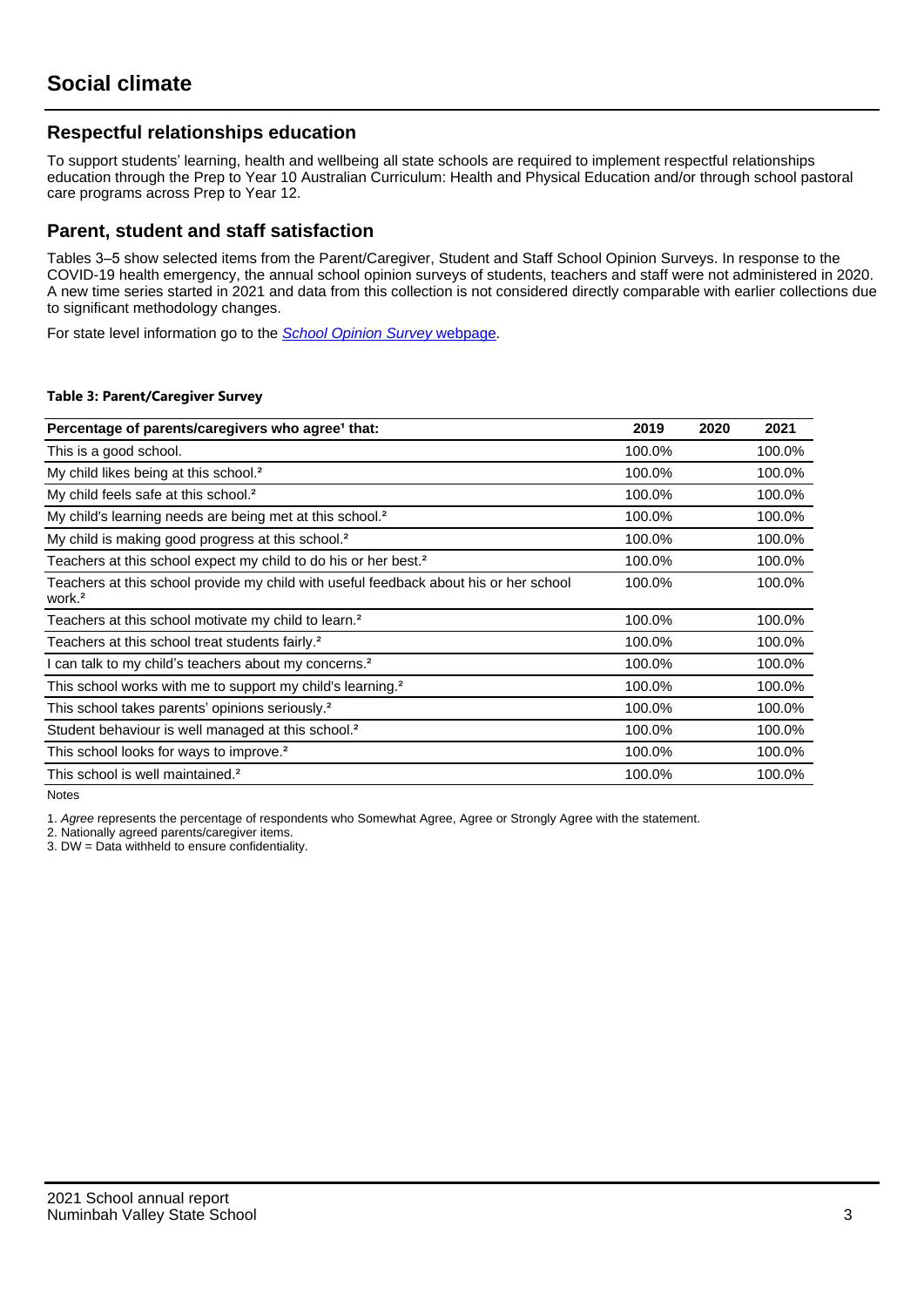#### **Table 4: Student Survey**

| Percentage of students who agree <sup>1</sup> that:                            | 2019   | 2020 | 2021   |
|--------------------------------------------------------------------------------|--------|------|--------|
| I like being at my school. <sup>2</sup>                                        | 66.7%  |      | 100.0% |
| I feel safe at my school. <sup>2</sup>                                         | 100.0% |      | 100.0% |
| My teachers motivate me to learn. <sup>2</sup>                                 | 100.0% |      | 100.0% |
| My teachers expect me to do my best. <sup>2</sup>                              | 100.0% |      | 100.0% |
| My teachers provide me with useful feedback about my school work. <sup>2</sup> | 66.7%  |      | 100.0% |
| Teachers at my school treat students fairly. <sup>2</sup>                      | 83.3%  |      | 100.0% |
| I can talk to my teachers about my concerns. <sup>2</sup>                      | 100.0% |      | 100.0% |
| My school takes students' opinions seriously. <sup>2</sup>                     | 66.7%  |      | 100.0% |
| Student behaviour is well managed at my school. <sup>2</sup>                   | 66.7%  |      | 100.0% |
| My school looks for ways to improve. <sup>2</sup>                              | 100.0% |      | 100.0% |
| My school is well maintained. <sup>2</sup>                                     | 83.3%  |      | 100.0% |
| My school gives me opportunities to do interesting things. <sup>2</sup>        | 83.3%  |      | 100.0% |

Notes

1. Agree represents the percentage of respondents who Somewhat Agree, Agree or Strongly Agree with the statement.

2. Nationally agreed student items.

3. DW = Data withheld to ensure confidentiality.

#### **Table 5: Staff Survey**

| Percentage of staff who agree <sup>1</sup> that:                                                            | 2019   | 2020 | 2021      |
|-------------------------------------------------------------------------------------------------------------|--------|------|-----------|
| I feel confident embedding Aboriginal and Torres Strait Islander perspectives across the<br>learning areas. | 100.0% |      | <b>DW</b> |
| I enjoy working at this school. <sup>2</sup>                                                                | 100.0% |      | 100.0%    |
| I feel this school is a safe place in which to work. <sup>2</sup>                                           | 100.0% |      | 100.0%    |
| I receive useful feedback about my work at this school. <sup>2</sup>                                        | 100.0% |      | 100.0%    |
| Students are encouraged to do their best at this school. <sup>2</sup>                                       | 100.0% |      | 100.0%    |
| Students are treated fairly at this school. <sup>2</sup>                                                    | 100.0% |      | 100.0%    |
| Student behaviour is well managed at this school. <sup>2</sup>                                              | 100.0% |      | 100.0%    |
| Staff are well supported at this school. <sup>2</sup>                                                       | 100.0% |      | 100.0%    |
| This school takes staff opinions seriously. <sup>2</sup>                                                    | 100.0% |      | 100.0%    |
| This school looks for ways to improve. <sup>2</sup>                                                         | 100.0% |      | 100.0%    |
| This school is well maintained. <sup>2</sup>                                                                | 100.0% |      | 100.0%    |
| This school gives me opportunities to do interesting things. <sup>2</sup>                                   | 100.0% |      | 100.0%    |

Notes

1. Agree represents the percentage of respondents who Somewhat Agree, Agree or Strongly Agree with the statement.

2. Nationally agreed staff items.

3. DW = Data withheld to ensure confidentiality.

## **Description of how this school manages non-attendance**

Queensland state schools manage non-attendance in line with the Queensland Department of Education procedures: [Managing Student Absences and Enforcing Enrolment and Attendance at State Schools](https://ppr.qed.qld.gov.au/pp/managing-student-absences-and-enforcing-enrolment-and-attendance-at-state-schools-procedure); and [Roll Marking in State Schools,](https://ppr.qed.qld.gov.au/pp/roll-marking-in-state-schools-procedure) which outline processes for managing and recording student attendance and absenteeism.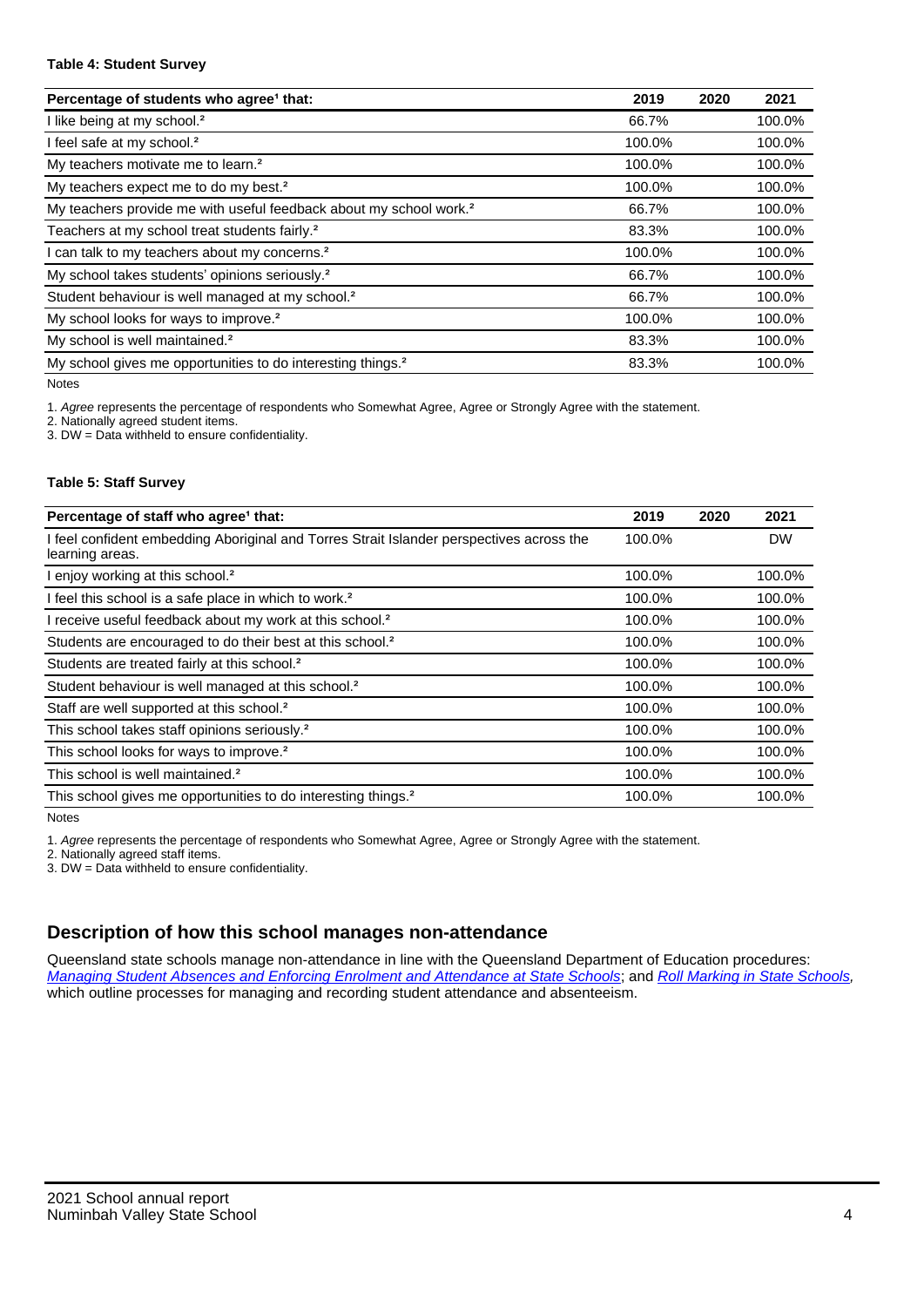## **School disciplinary absences**

#### **Table 6: Count of school disciplinary absences at this school**

| Type of school disciplinary absence | 2019 | 2020 | 2021 |
|-------------------------------------|------|------|------|
| Short suspension                    |      |      |      |
| Long suspension                     |      |      |      |
| Exclusion                           |      |      |      |
| Total                               |      |      |      |

Notes

1. School disciplinary absence (SDA) data is a total of short suspensions (1–10 days), long suspensions (11–20 days), exclusions and cancellations. 2. The number of SDAs is not the number of students who received an SDA as one student may be suspended several times in a school year. Each time a student is suspended it is recorded as an additional SDA. The data does not reflect the outcomes of appeal decisions.

3. 2020 data was impacted by the COVID-19 health emergency. There were significantly fewer SDAs during the home-based learning period (the first five weeks of Term 2) compared to other years.

# **School funding**

## **School income broken down by funding source**

School income, reported by financial year accounting cycle using standardised national methodologies and broken down by funding source is available via the [My School](http://www.myschool.edu.au/) website.

#### **How to access our income details**

- 1. Click on the My School link <http://www.myschool.edu.au/>.
- 2. Enter the school name or suburb of the school you wish to search.

|--|

3. Click on View School Profile to access the school's profile.



4. Click on Finances and select the appropriate year to view school financial information.

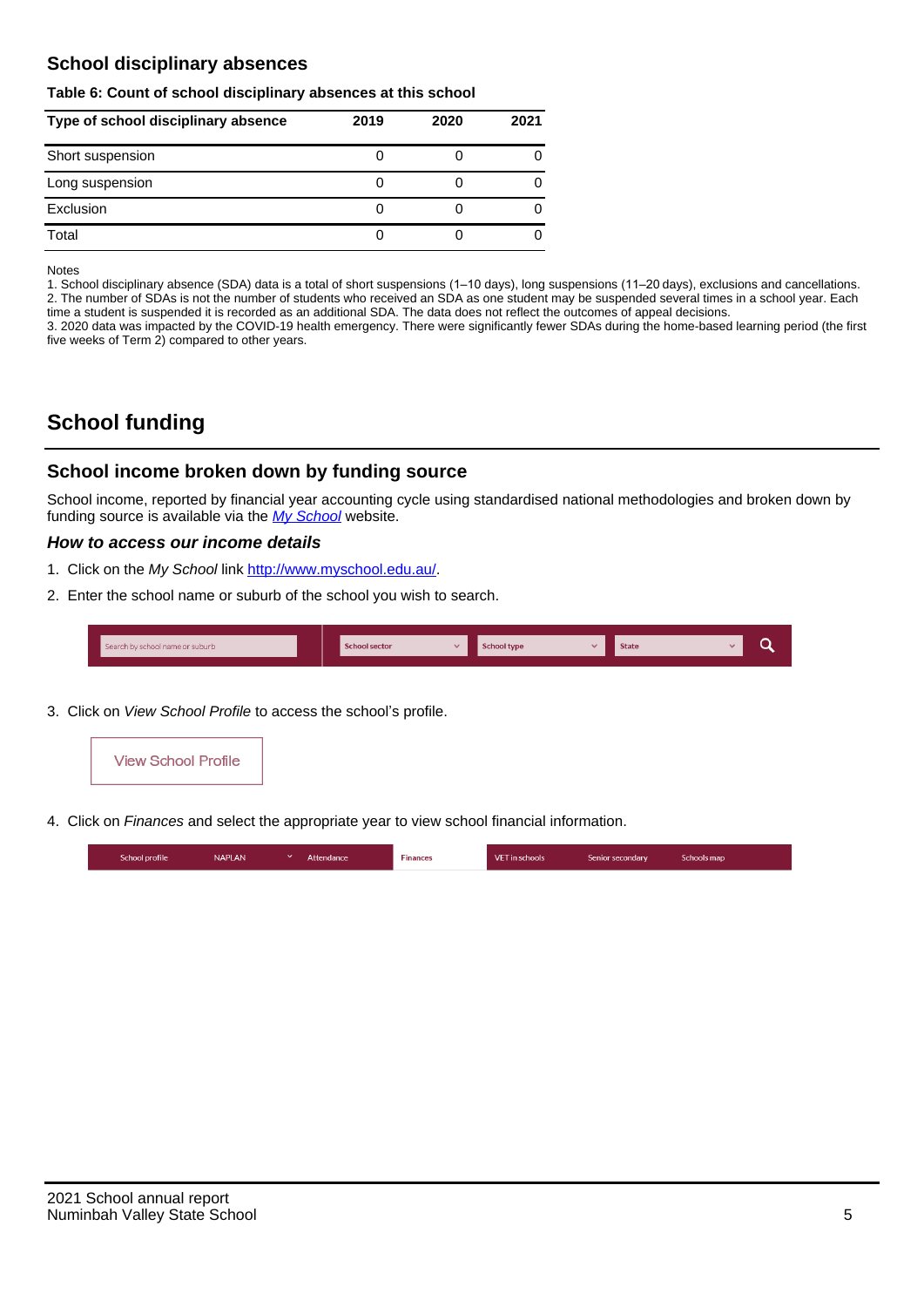## **Teacher standards and qualifications**

The Teacher registration eligibility requirements: Policy (p.1) states:

To be eligible for registration, a person must satisfy the Queensland College of Teachers (QCT) that they meet requirements regarding qualification and experience, or have otherwise met the requirements of the Australian Professional Standards for Teachers (APST). A person must also satisfy the QCT that they are suitable to teach and meet English language proficiency requirements. All these requirements are specified in the Act and the Education (Queensland College of Teachers) Regulation 2005 (the Regulation).

The qualifications required for teacher registration are successful completion of either -

- (a) a four-year initial teacher education program including teacher education studies of at least one year (e.g. a Bachelor of Education, or a double Bachelor degree in Science and Teaching) or
- (b) a one-year graduate initial teacher education program following a degree (e.g. a one-year Graduate Diploma of Education (Secondary) after a three-year Bachelor degree) or
- (c) another course of teacher education that the QCT is reasonably satisfied is the equivalent of (a) or (b). These are considered on a case-by-case basis.

For more information, please refer to the following link:

• <https://www.qct.edu.au/registration/qualifications>

# **Workforce composition**

## **Staff composition, including Indigenous staff**

#### **Table 7: Workforce composition for this school**

|                    | <b>Teaching staff</b> |      | Non-teaching staff |      |      | Indigenous staff |      |      |      |
|--------------------|-----------------------|------|--------------------|------|------|------------------|------|------|------|
| <b>Description</b> | 2019                  | 2020 | 2021               | 2019 | 2020 | 2021             | 2019 | 2020 | 2021 |
| Headcount          |                       |      |                    | <5   | <5   | <5               |      |      |      |
| <b>FTF</b>         | <5                    | <5   | <5                 | <5   | <5   | <5               |      |      |      |

Notes

1. Teaching staff includes school leaders.

2. Indigenous refers to Aboriginal and Torres Strait Islander people of Australia.

3. FTE = full-time equivalent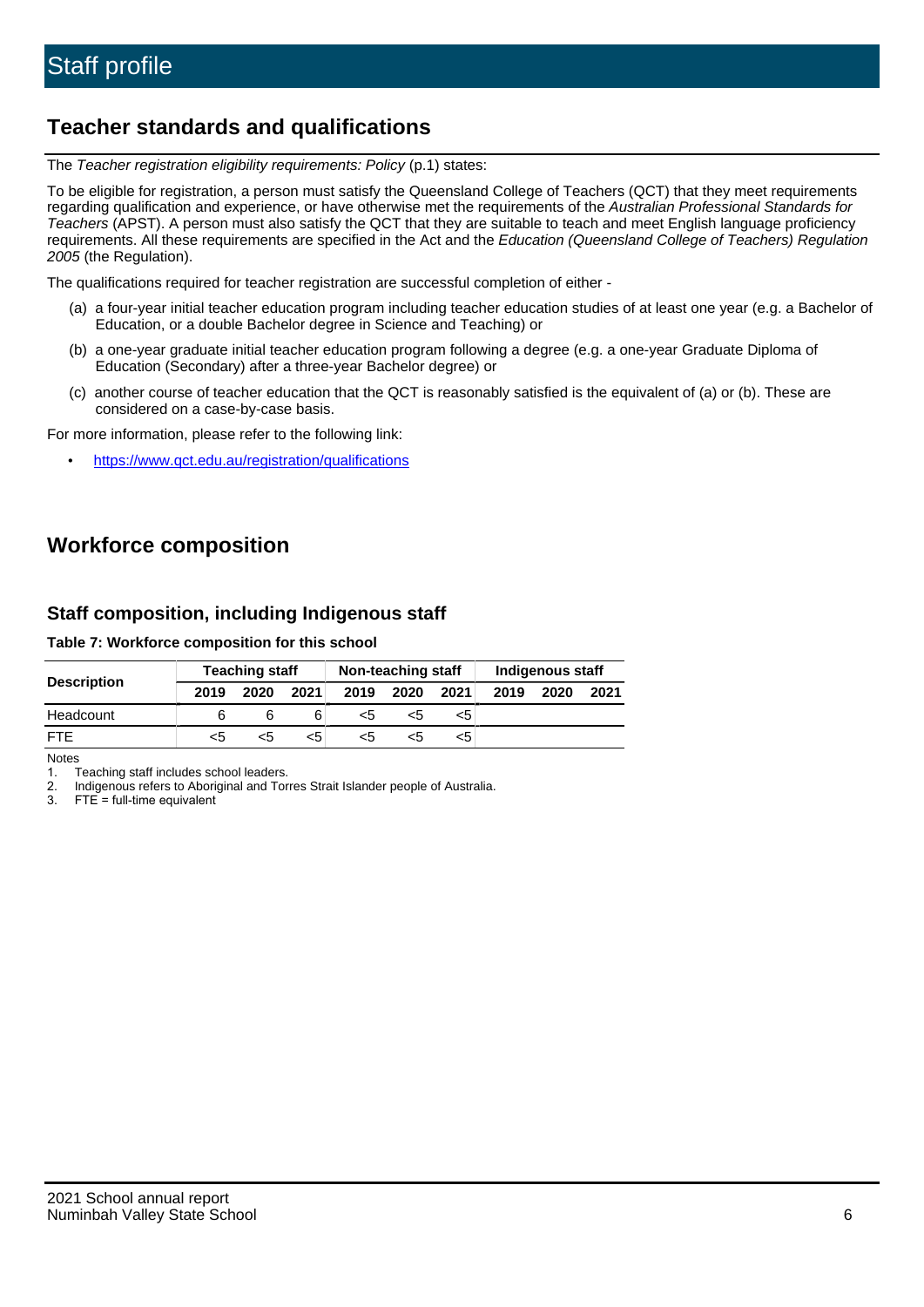# **Key student outcomes**

## **Student attendance**

Tables 8–9 show attendance rates at this school as percentages. In 2020, the COVID-19 health emergency affected student attendance in Queensland Government schools. Comparisons between 2020 and other years' attendance data should not be made.

#### **Table 8: Overall student attendance at this school**

| <b>Description</b>                                  | 2019 | 2020 | 2021 |
|-----------------------------------------------------|------|------|------|
| Overall attendance rate for students at this school | 89%  | 86%  | 89%  |

Notes

1. The attendance rate is the full- and part-time days attended as a percentage of enrolled school days.

2. Full-time students only.

#### **Table 9: Student attendance rates for each year level at this school**

| <b>Year Level</b> | 2019      | 2020      | 2021      |
|-------------------|-----------|-----------|-----------|
| Prep Year         | 89%       | 88%       | 91%       |
| Year <sub>1</sub> | 84%       | 88%       | 80%       |
| Year 2            | <b>DW</b> | <b>DW</b> | 93%       |
| Year <sub>3</sub> | 89%       | <b>DW</b> |           |
| Year 4            | 91%       | 84%       | <b>DW</b> |
| Year 5            | <b>DW</b> | 88%       | <b>DW</b> |
| Year 6            |           | <b>DW</b> | 92%       |

Notes

1. The attendance rate is the full- and part-time days attended as a percentage of enrolled school days.

2. Full-time students only.

3. DW = Data withheld to ensure confidentiality